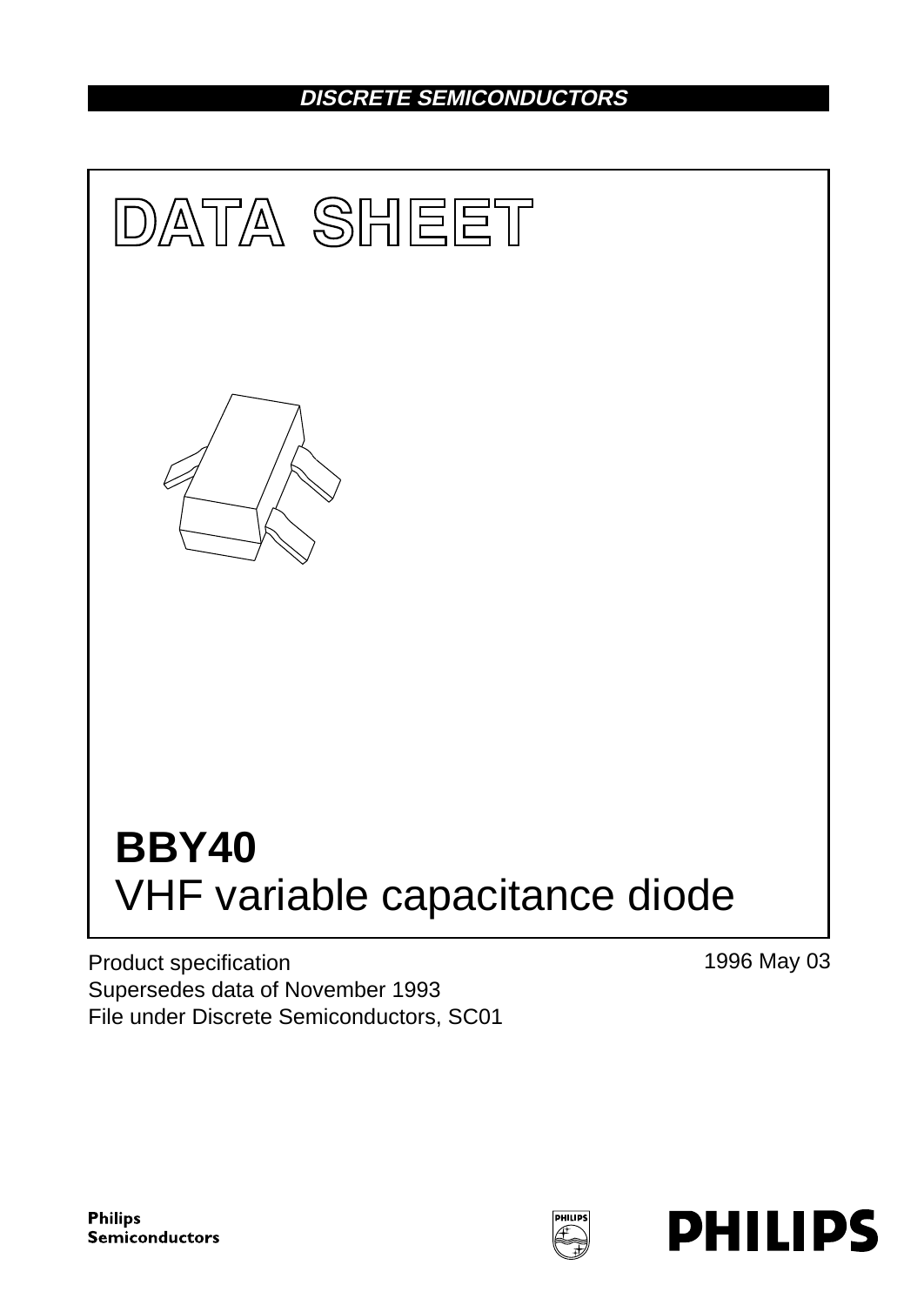## **VHF variable capacitance diode BBY40**

### **FEATURES**

- Excellent linearity
- Small plastic SMD package
- C25: 4.6 pF; ratio: 5.5.

### **APPLICATIONS**

• Electronic tuning in VHF television tuners, band A up to 160 MHz.

### **DESCRIPTION**

The BBY40 is a variable capacitance diode, fabricated in planar technology, and encapsulated in the



### **LIMITING VALUES**

In accordance with the Absolute Maximum Rating System (IEC 134).

| <b>SYMBOL</b>           | <b>PARAMETER</b>               | MIN.  | MAX.   | <b>UNIT</b> |
|-------------------------|--------------------------------|-------|--------|-------------|
| $V_R$                   | continuous reverse voltage     |       | 30     |             |
| $\mathsf{I}_\mathsf{F}$ | continuous forward current     | –     | 20     | mA          |
| l stg                   | storage temperature            |       | $+150$ | °C          |
|                         | operating junction temperature | $-55$ | $+125$ | $^{\circ}C$ |

### **ELECTRICAL CHARACTERISTICS**

 $T_i = 25$  °C; unless otherwise specified.

| <b>SYMBOL</b>                  | <b>PARAMETER</b>        | <b>CONDITIONS</b>                                | MIN. | TYP. | MAX. | <b>UNIT</b> |
|--------------------------------|-------------------------|--------------------------------------------------|------|------|------|-------------|
| ΙŖ                             | reverse current         | $V_R$ = 28 V; see Fig.3                          |      |      | 10   | nA          |
|                                |                         | $V_R = 28 V$ ; T <sub>i</sub> = 85 °C; see Fig.3 |      |      | 200  | nA          |
| $r_{\rm s}$                    | diode series resistance | $f = 200$ MHz; note 1                            |      |      | 0.7  | Ω           |
| $C_{\rm d}$                    | diode capacitance       | $V_R$ = 3 V; f = 1 MHz; see Figs 2 and 4         | 26   |      | 32   | pF          |
|                                |                         | $V_R$ = 25 V; f = 1 MHz; see Figs 2 and 4        | 4.3  |      | 6    | pF          |
| $\frac{C_{d(3V)}}{C_{d(25V)}}$ | capacitance ratio       | $f = 1$ MHz                                      | 5    |      | 6.5  |             |

### **Note**

1.  $V_R$  is the value at which  $C_d = 25$  pF.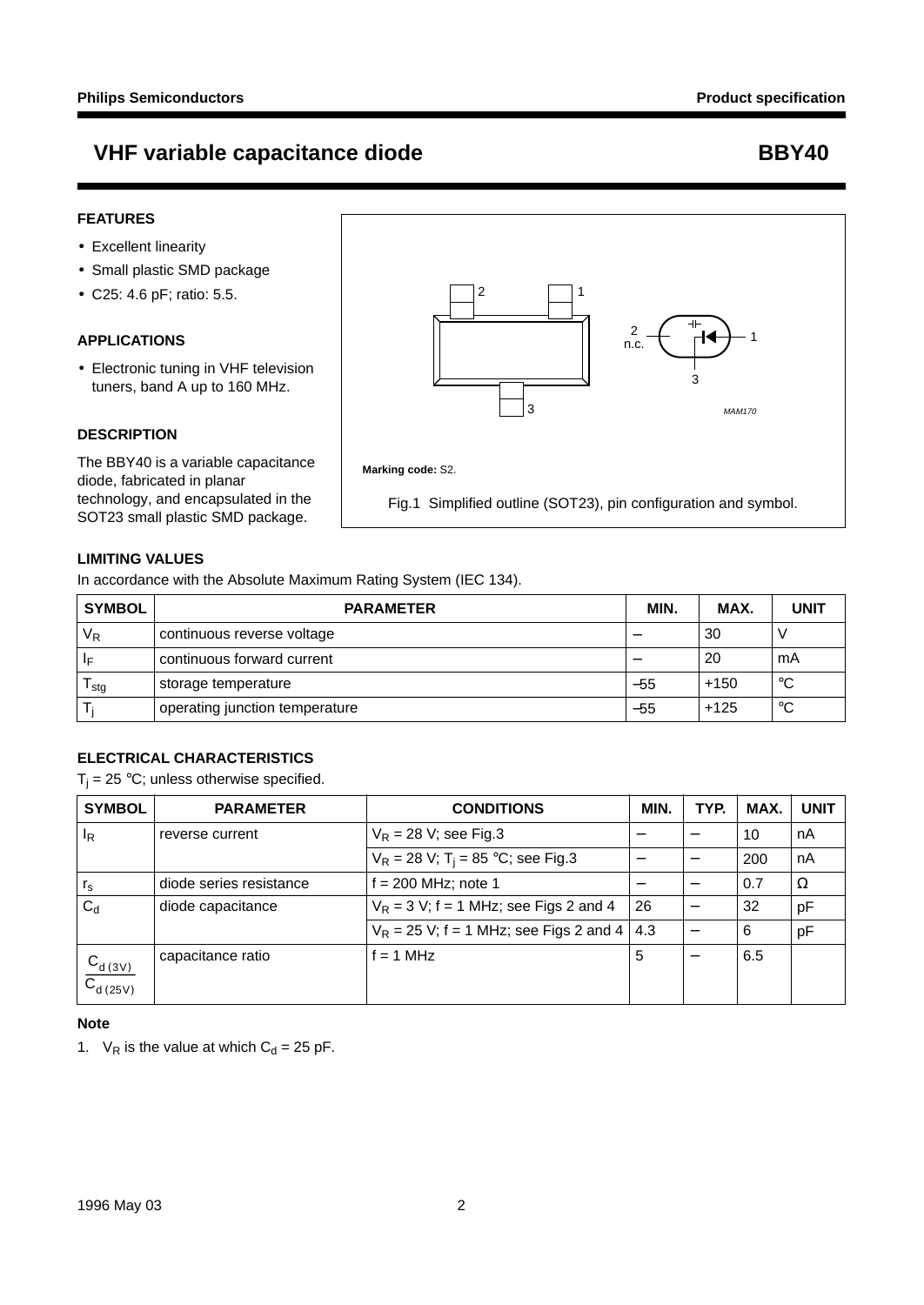# VHF variable capacitance diode BBY40

### **GRAPHICAL DATA**